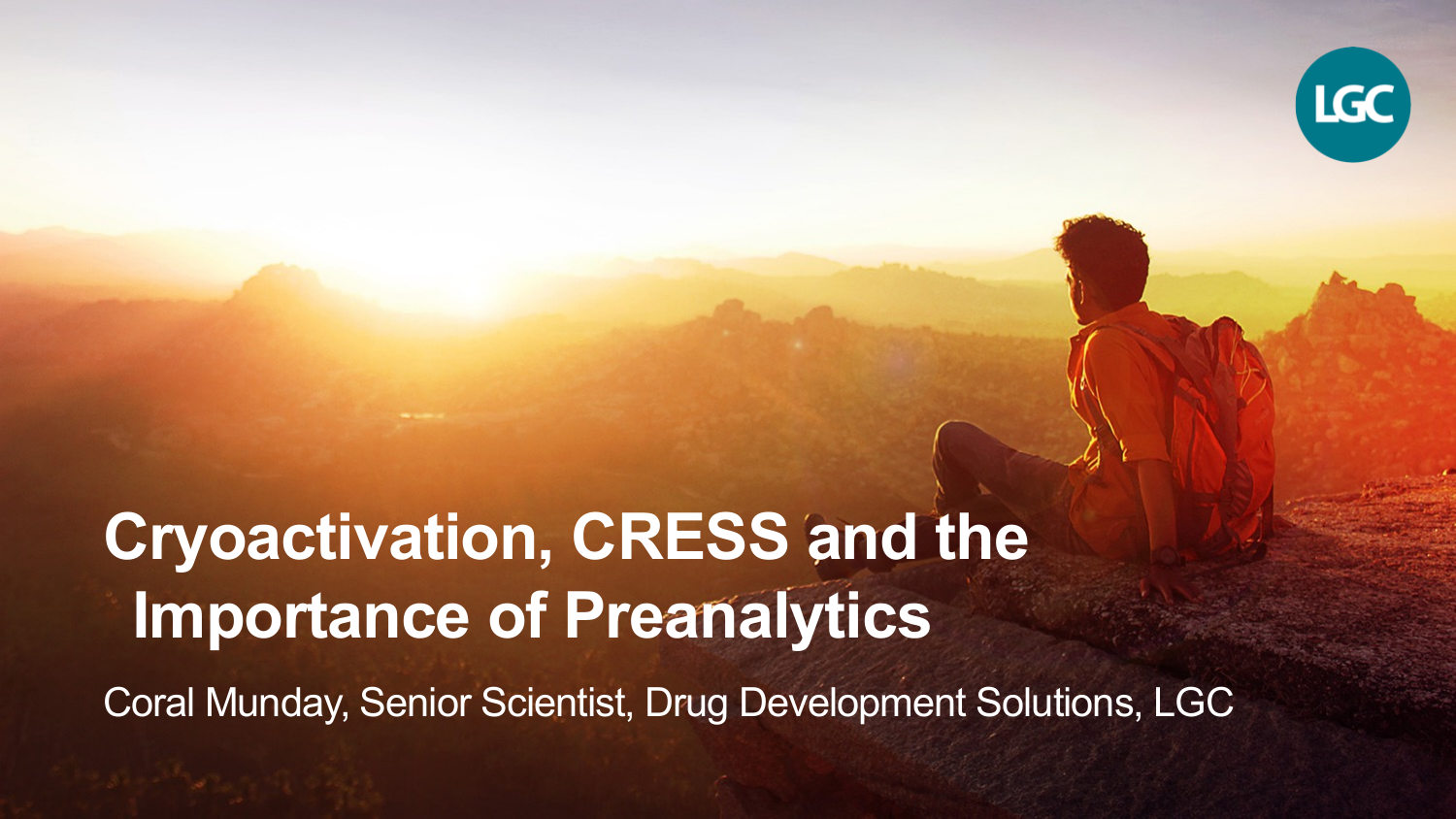



"Currently, pre-analytical errors account for up to 70% of all mistakes made in laboratory diagnostics"

\*"Quality Indicators to Detect Pre-Analytical Errors in Laboratory Testing" Mario Plebani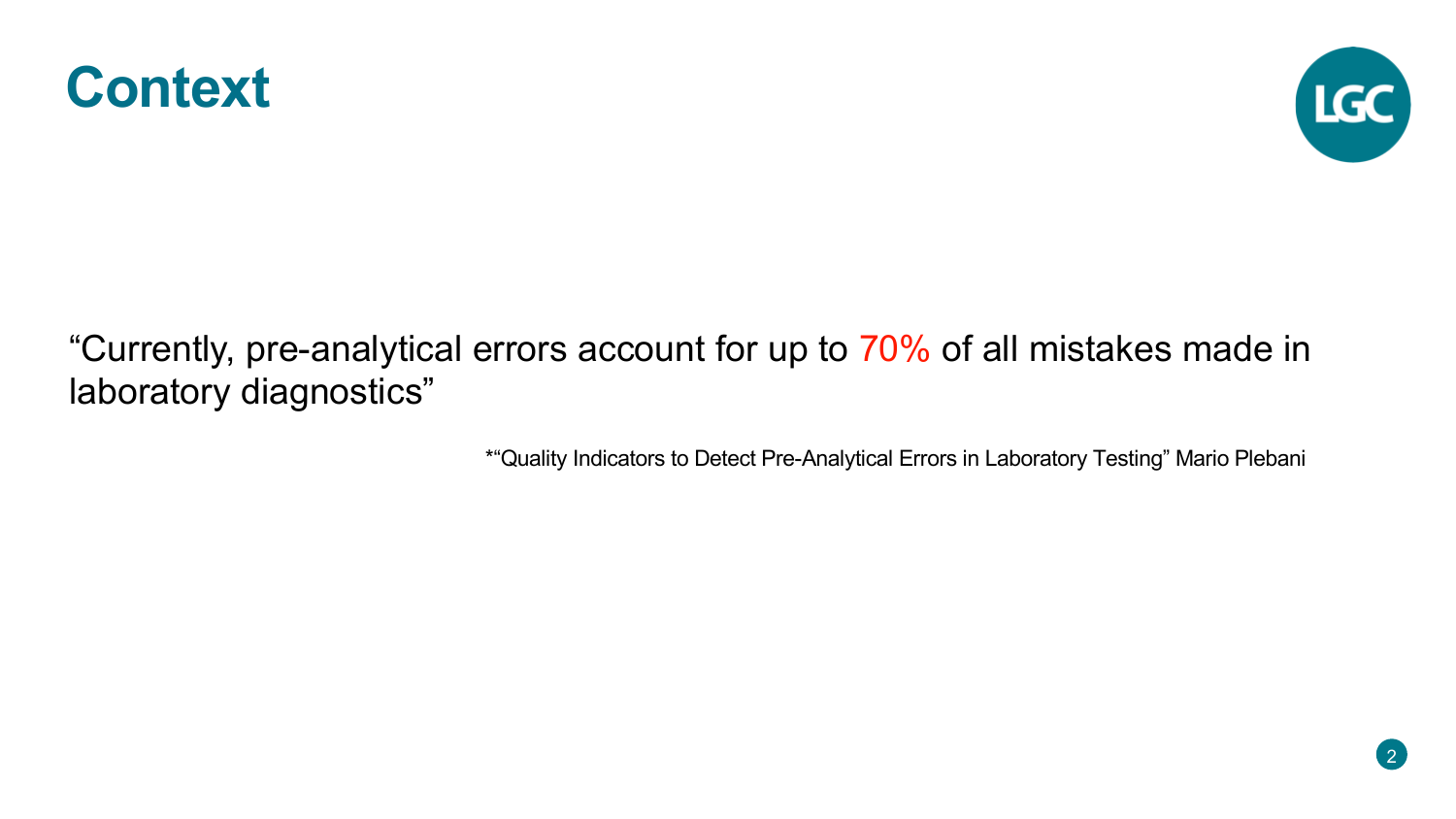#### **The biomarker**



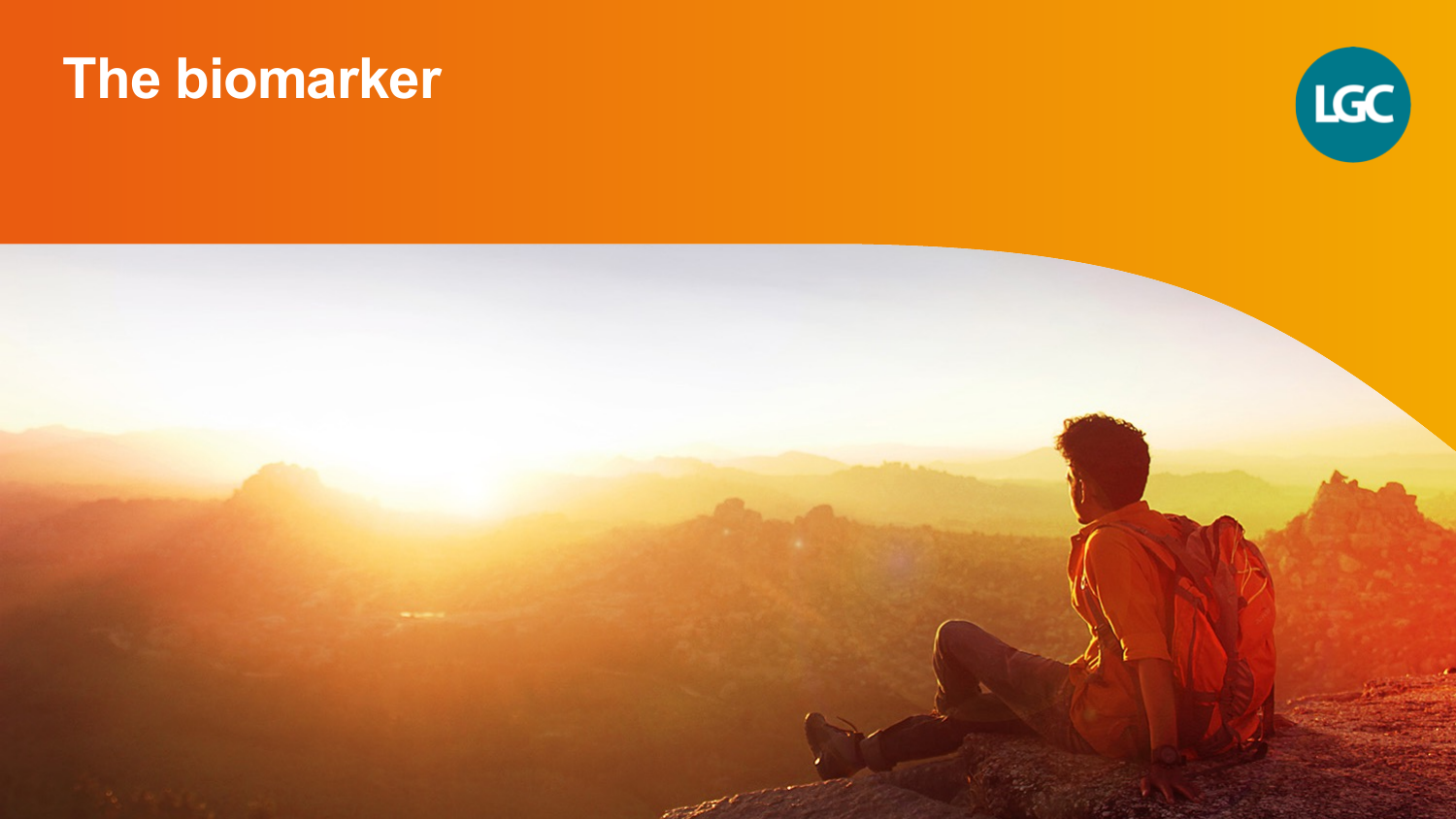#### **Plasma renin**



#### **Rate limiting enzyme in the renin-angiotensin-aldosterone system**

- The RAA system regulates blood volume, blood pressure and osmoregulation

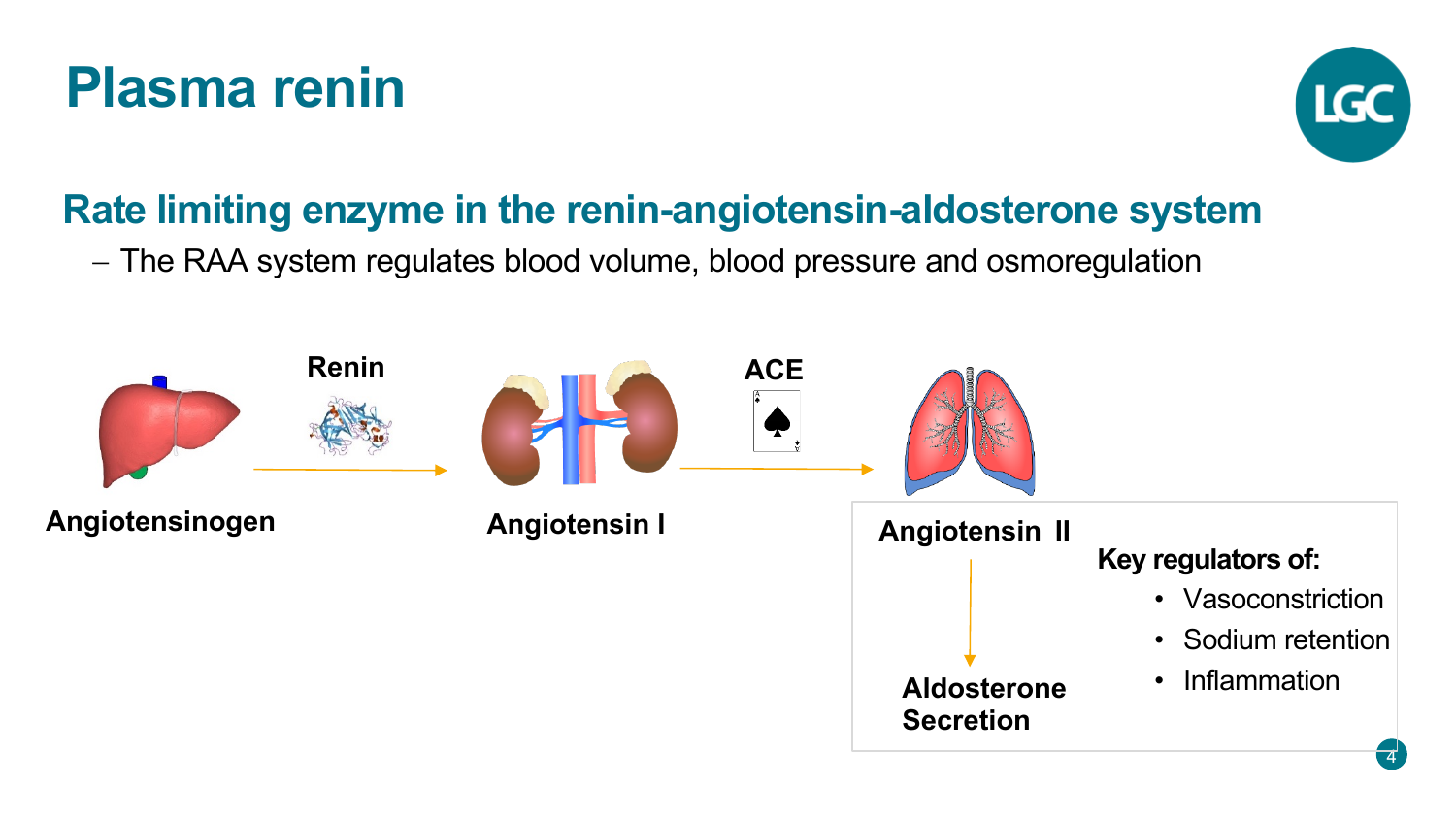# **Renin measurement**



#### **Direct renin measurement**

- Measures active and inactive renin
- Immunoassay

#### **Plasma renin activity**

- Measures only the biologically active renin
- Immunoassay or LC-MS

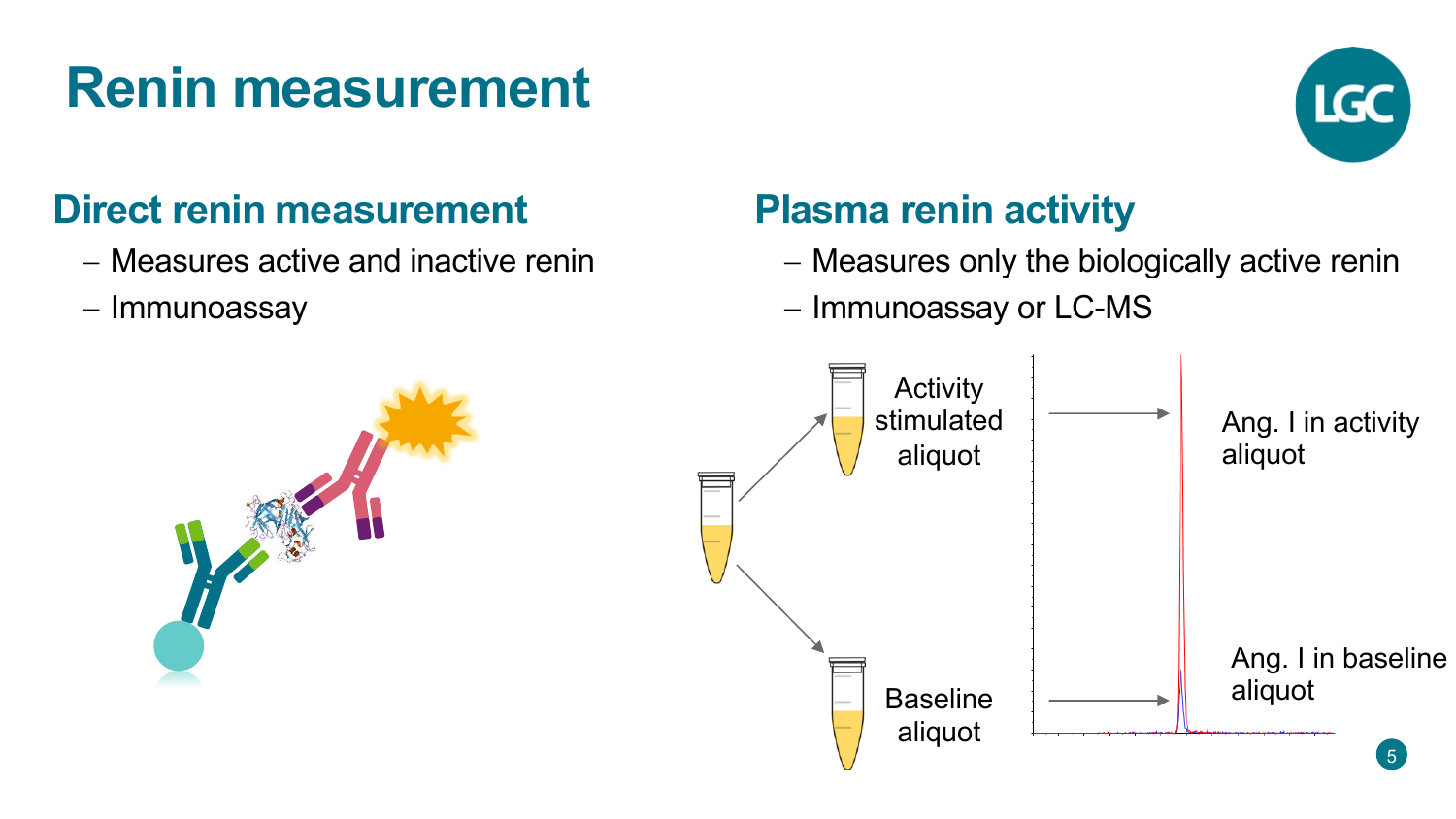#### **Activation of renin pre-cursor at cold temperatures**

- Can contribute to overestimation of renin/renin activity measurement

• 96% of PubMed results for 'Cryoactivation'

• Contradictions in the literature

Pro-renin Cryoactivated Renin pro-renin Angiotensinogen Angiotensin I

![](_page_5_Picture_4.jpeg)

![](_page_5_Picture_5.jpeg)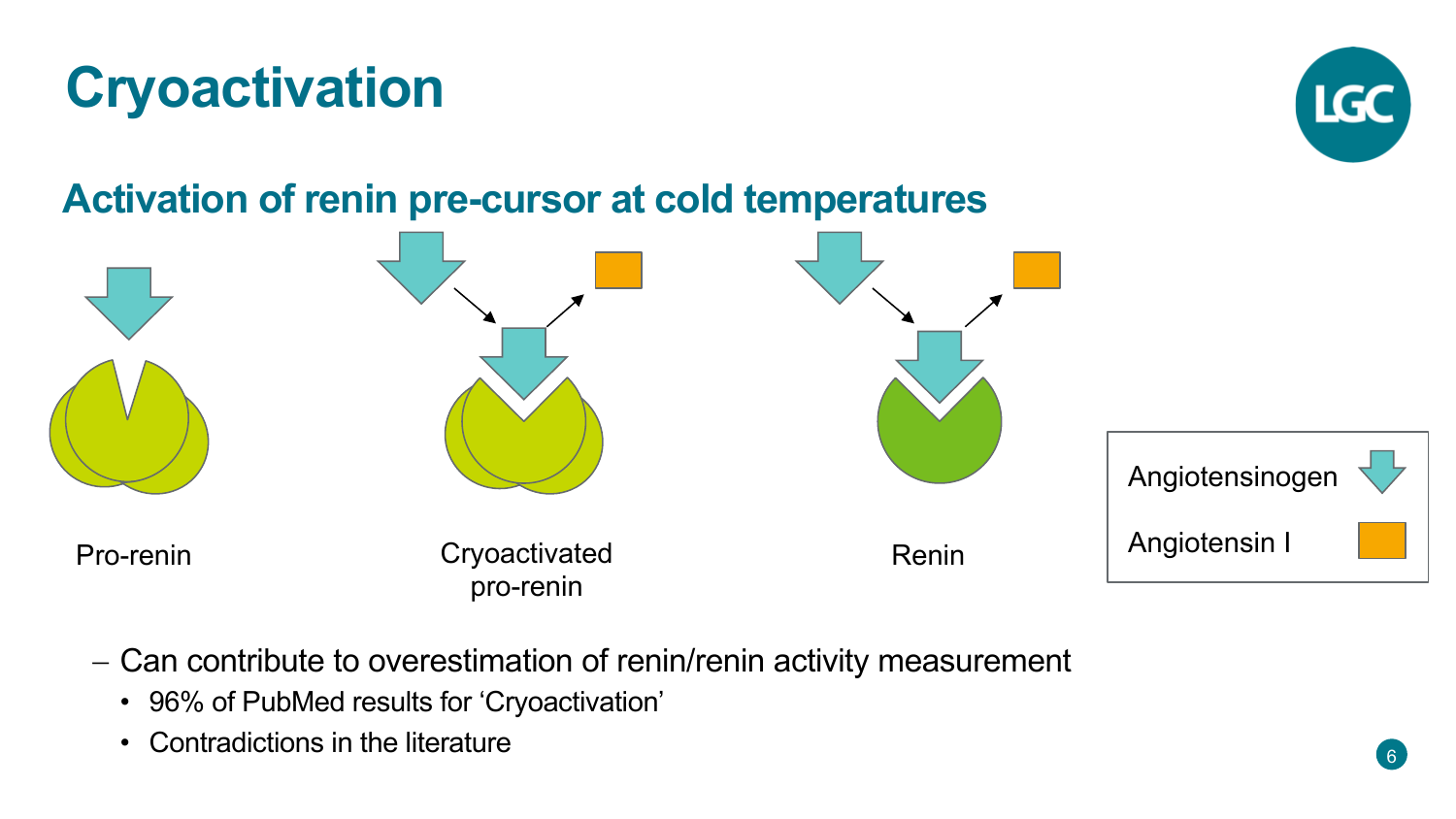# **Substrate stability**

![](_page_6_Picture_1.jpeg)

#### **Activity assay is reliant on angiotensinogen concentration**

![](_page_6_Figure_3.jpeg)

Angiotensin I levels in unstressed (left) vs stressed (right) baseline samples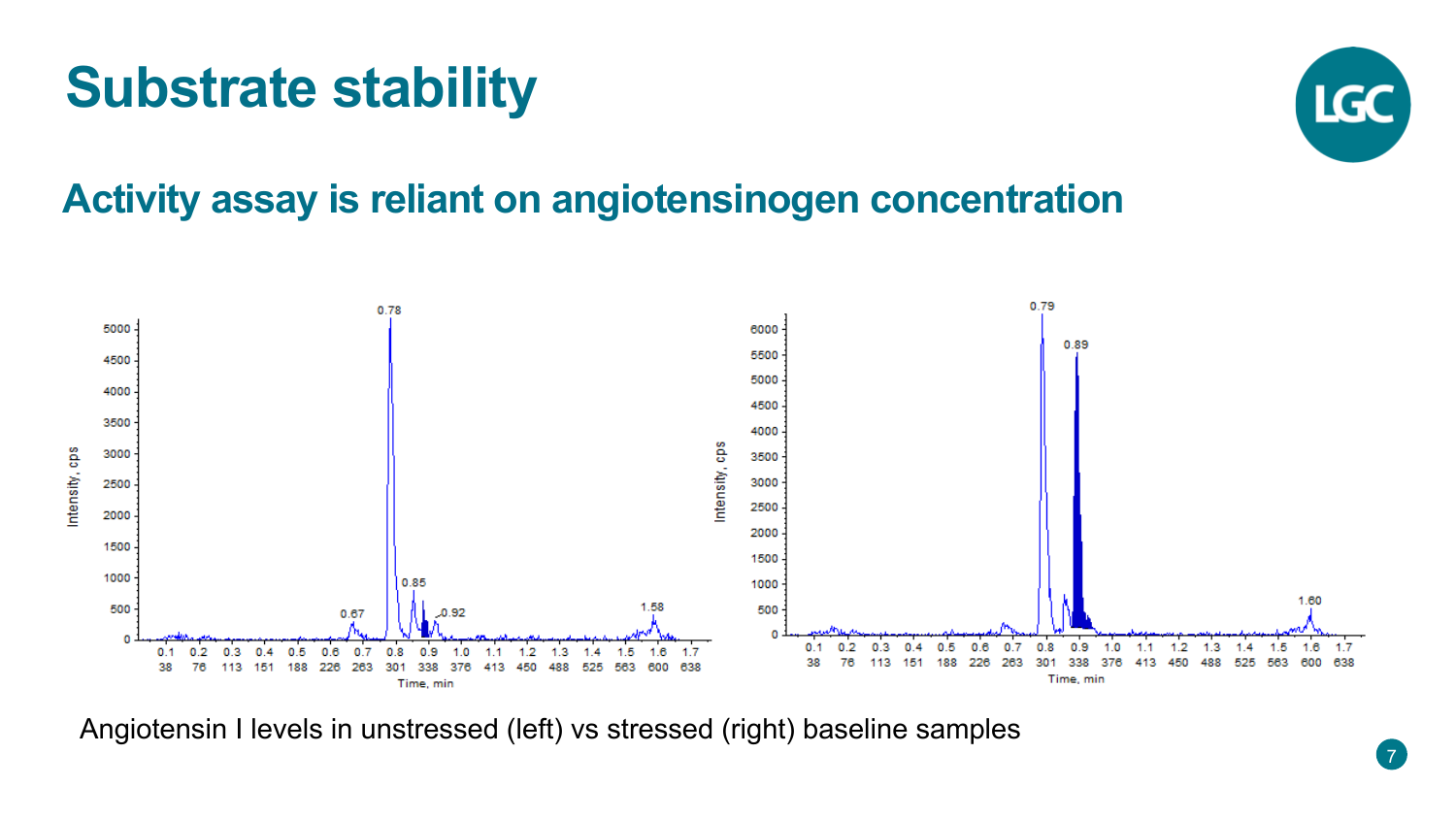# **Initial stability assessment**

#### **Assessed 24 hours room temperature, +4ºC, 4 F/T**

- Initial assessment in pooled plasma
- Follow-up assessment in three individuals

![](_page_7_Figure_4.jpeg)

RT enzyme activity observed

Decrease in PRA (14%-29%)

![](_page_7_Picture_7.jpeg)

No evidence of cryoactivation

![](_page_7_Picture_9.jpeg)

No cryoactivation in pool

≈13% increase in PRA in 2/3 individuals

![](_page_7_Picture_12.jpeg)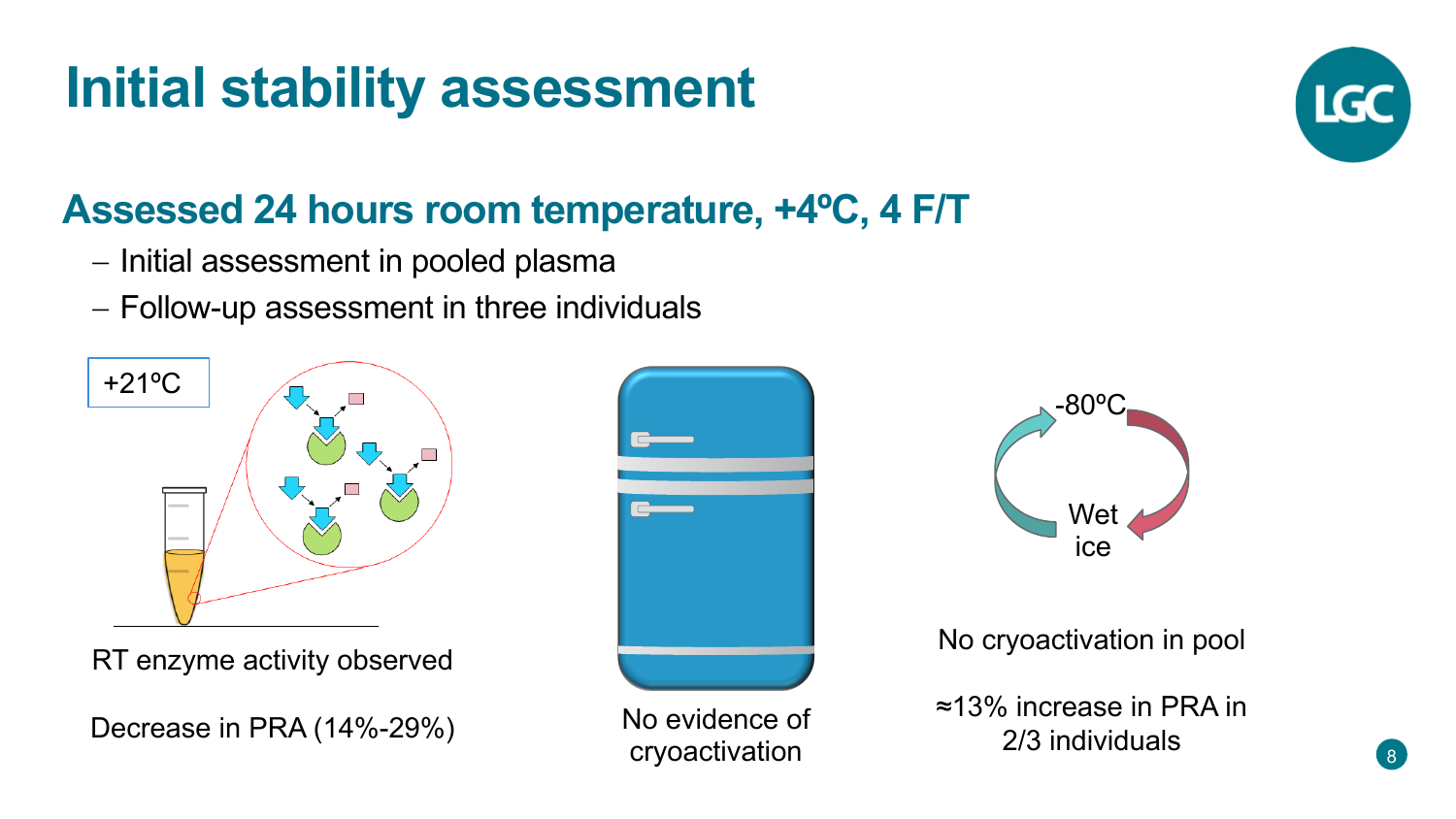#### **The checklist**

![](_page_8_Picture_1.jpeg)

![](_page_8_Picture_2.jpeg)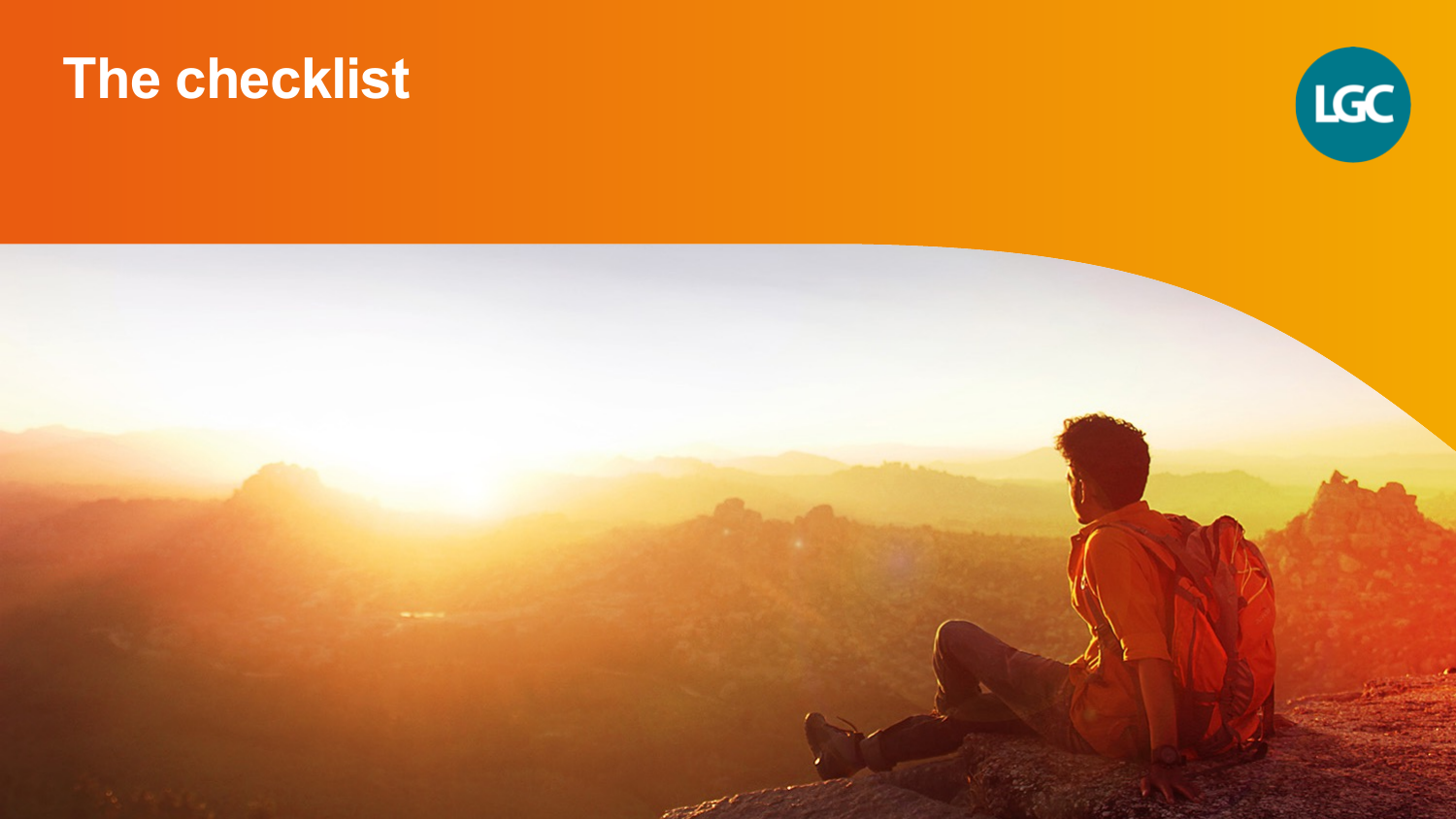# **European Federation of Laboratory Medicine**

![](_page_9_Picture_1.jpeg)

![](_page_9_Picture_2.jpeg)

EUROPEAN FEDERATION OF CLINICAL CHEMISTRY AND LABORATORY MEDICINE

- A federation of clinical chemistry and laboratory medicine societies
- Currently made up of 40 national societies across Europe

Their vision:

"enhance patient care and improve outcomes by promoting and improving the scientific, professional and clinical aspects of clinical chemistry and laboratory medicine"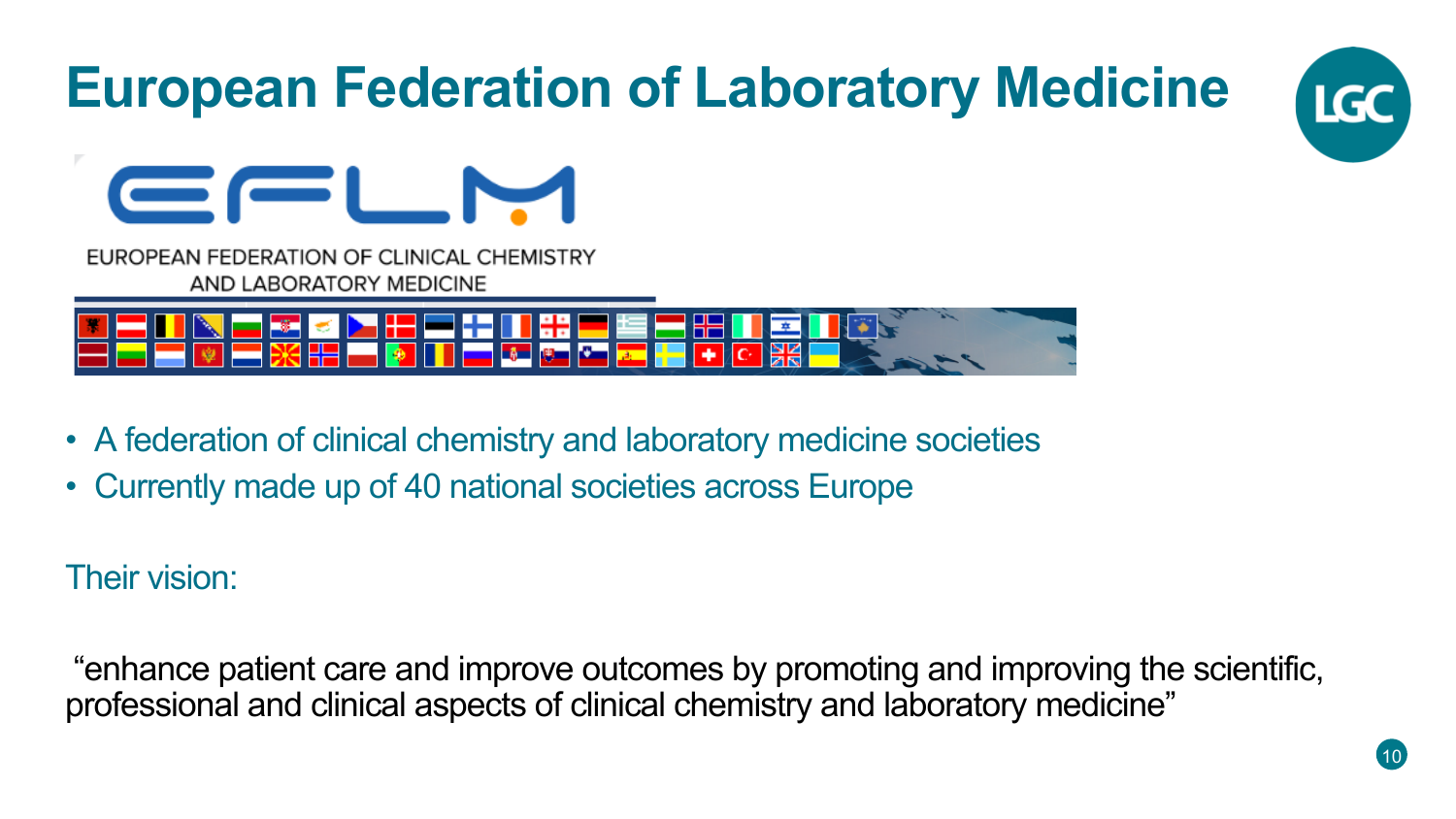# **Checklist for Reporting Stability Studies**

![](_page_10_Picture_1.jpeg)

#### The CRESS checklist for reporting stability studies: on behalf of the European Federation of Clinical Chemistry and Laboratory Medicine (EFLM) Working Group for the Preanalytical **Phase (WG-PRE)**

Michael Cornes, Ana-Maria Simundic, Janne Cadamuro, Seán J. Costelloe @, Geoffrey Baird @, Gunn B. B. Kristensen, Alexander von Meyer, Mads Nybo and Rubén Gómez Rioja ®

From the journal Clinical Chemistry and Laboratory Medicine (CCLM)

- 20 essential items for reporting stability studies
- Encourage use in the planning stages
- Encourage reviewers/editors use to evaluate stability studies

| <b>Title/keywords</b>        | Measurand/analyte               | <b>Spiking studies</b>      | Acceptability criteria |      |
|------------------------------|---------------------------------|-----------------------------|------------------------|------|
| Abstract                     | <b>Samples</b>                  | Length of studies           | <b>Results</b>         |      |
| Introduction                 | <b>Participants</b>             | <b>Storage conditions</b>   | <b>Discussion</b>      |      |
| Aim                          | <b>Preanalytical conditions</b> | <b>Statistical analysis</b> | <b>Funding</b>         |      |
| <b>Materials and methods</b> | <b>Analytical procedure</b>     | <b>Outliers</b>             | <b>Ethics</b>          | (11) |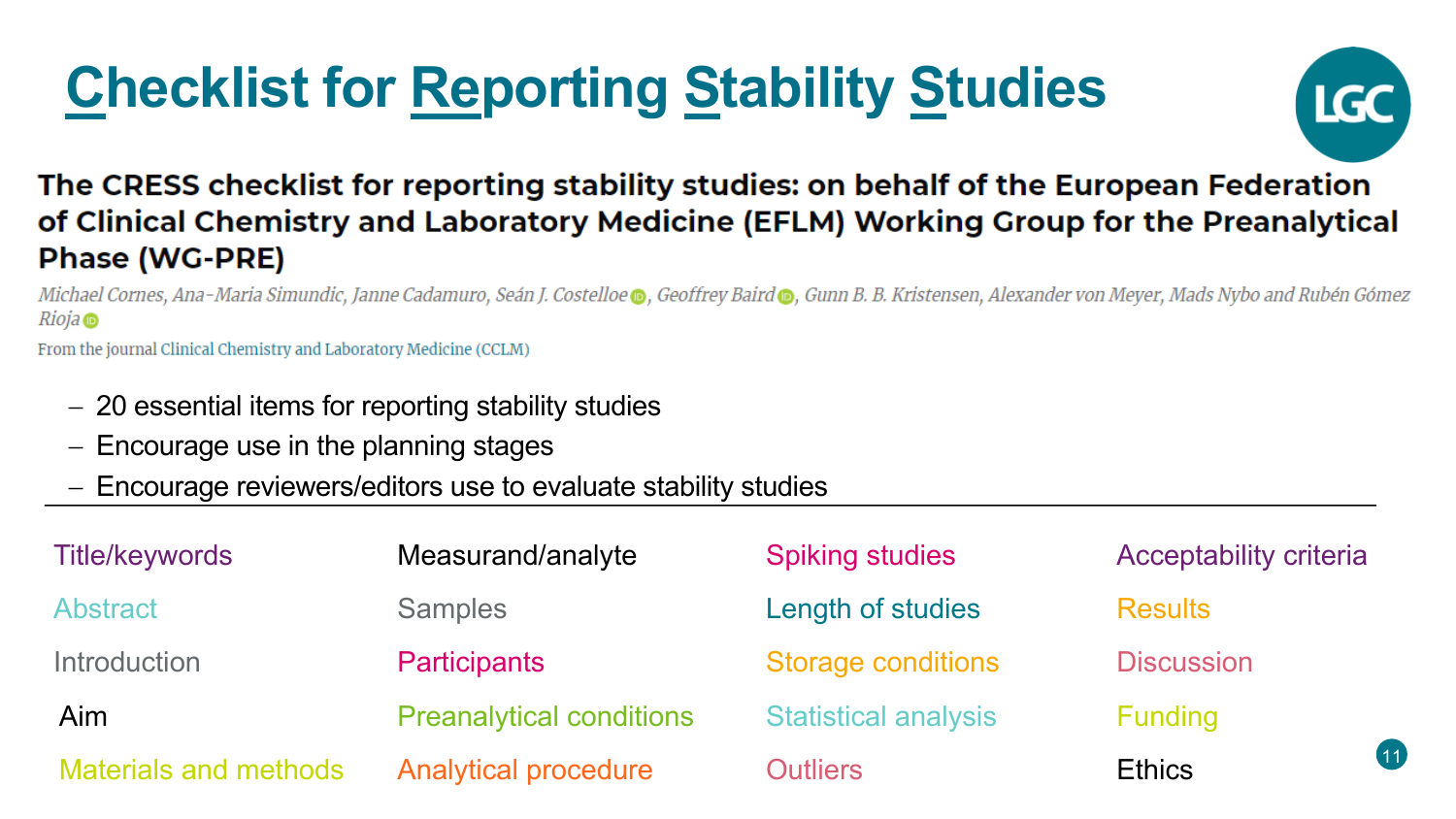# **The study**

![](_page_11_Picture_1.jpeg)

![](_page_11_Picture_2.jpeg)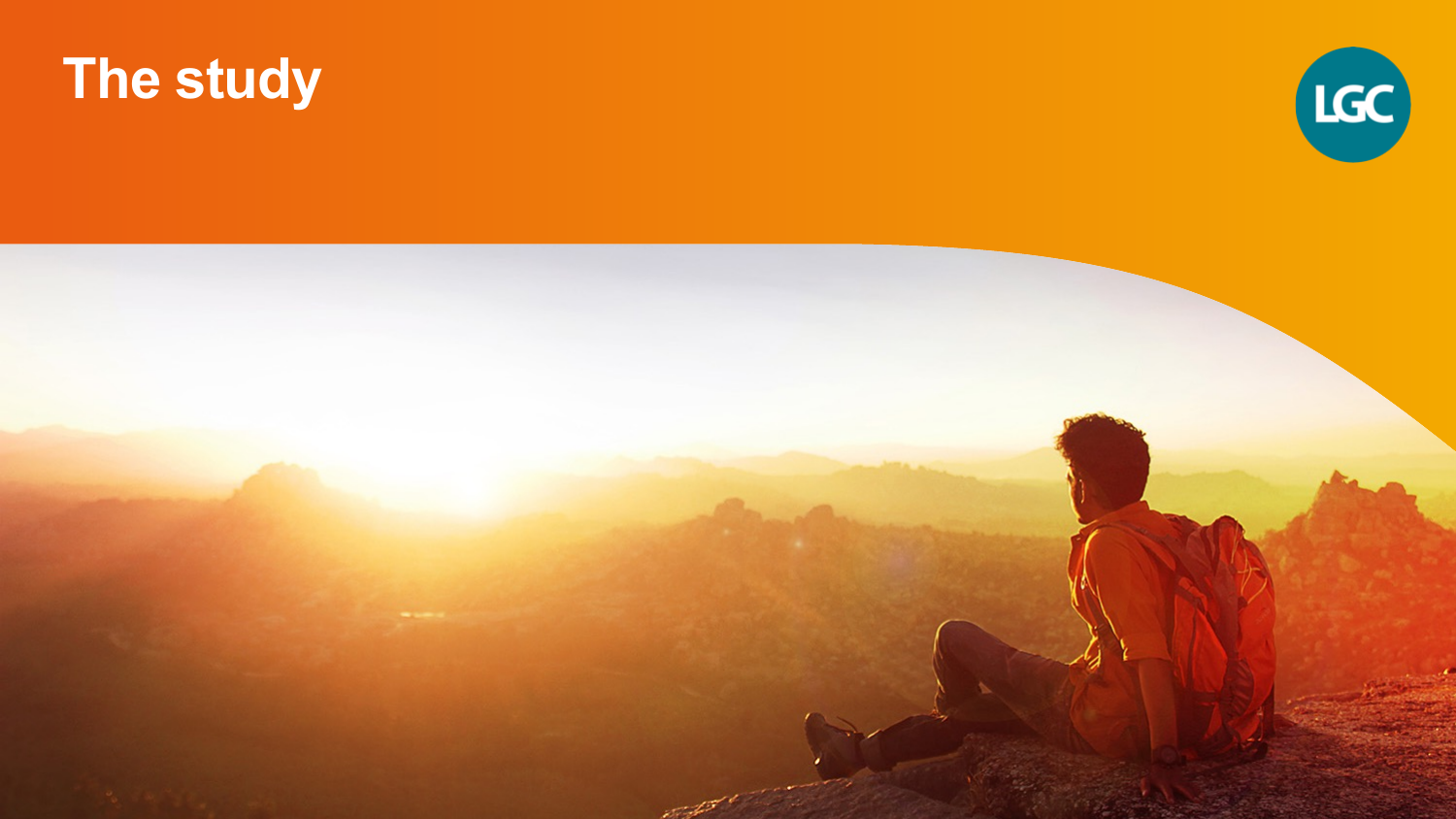![](_page_12_Figure_0.jpeg)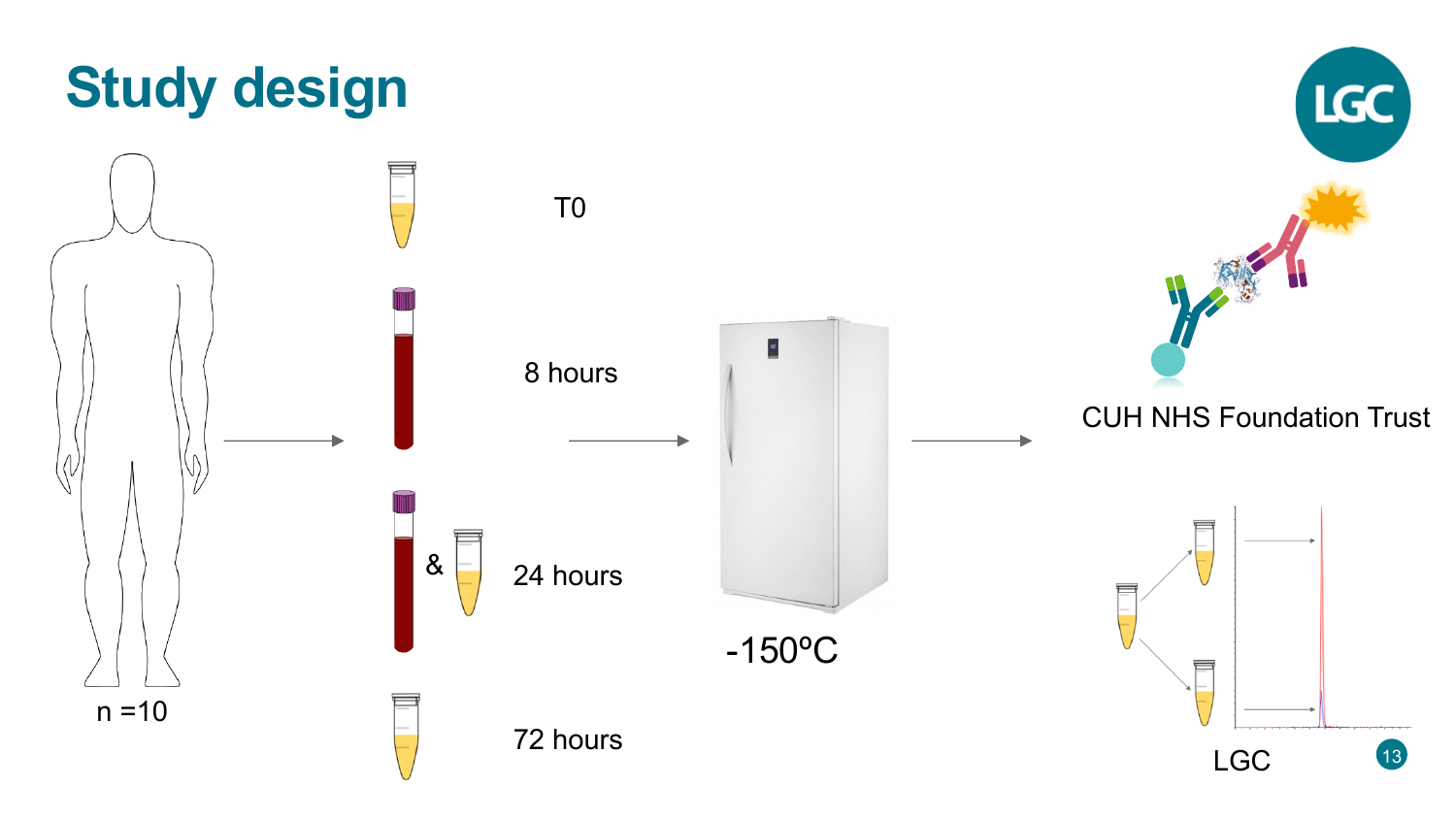#### **Pre-Analytical conditions**

![](_page_13_Picture_1.jpeg)

|   | Donor collection position                                                          | <b>Light conditions</b>                   | Final storage container size,<br>material |
|---|------------------------------------------------------------------------------------|-------------------------------------------|-------------------------------------------|
| & | <b>Blood tubes</b><br>(anti-coagulant, size,<br>manufacturer, number<br>collected) | Container open/closed                     | Storage after centrifugation              |
|   | <b>Collection date &amp; time</b>                                                  | Centrifugation date & time                | Time, date, temperature of<br>storage     |
|   | Storage conditions before<br>centrifugation                                        | Centrifuge speed,<br>temperature, braking | Thawing conditions                        |

![](_page_13_Picture_3.jpeg)

![](_page_13_Picture_4.jpeg)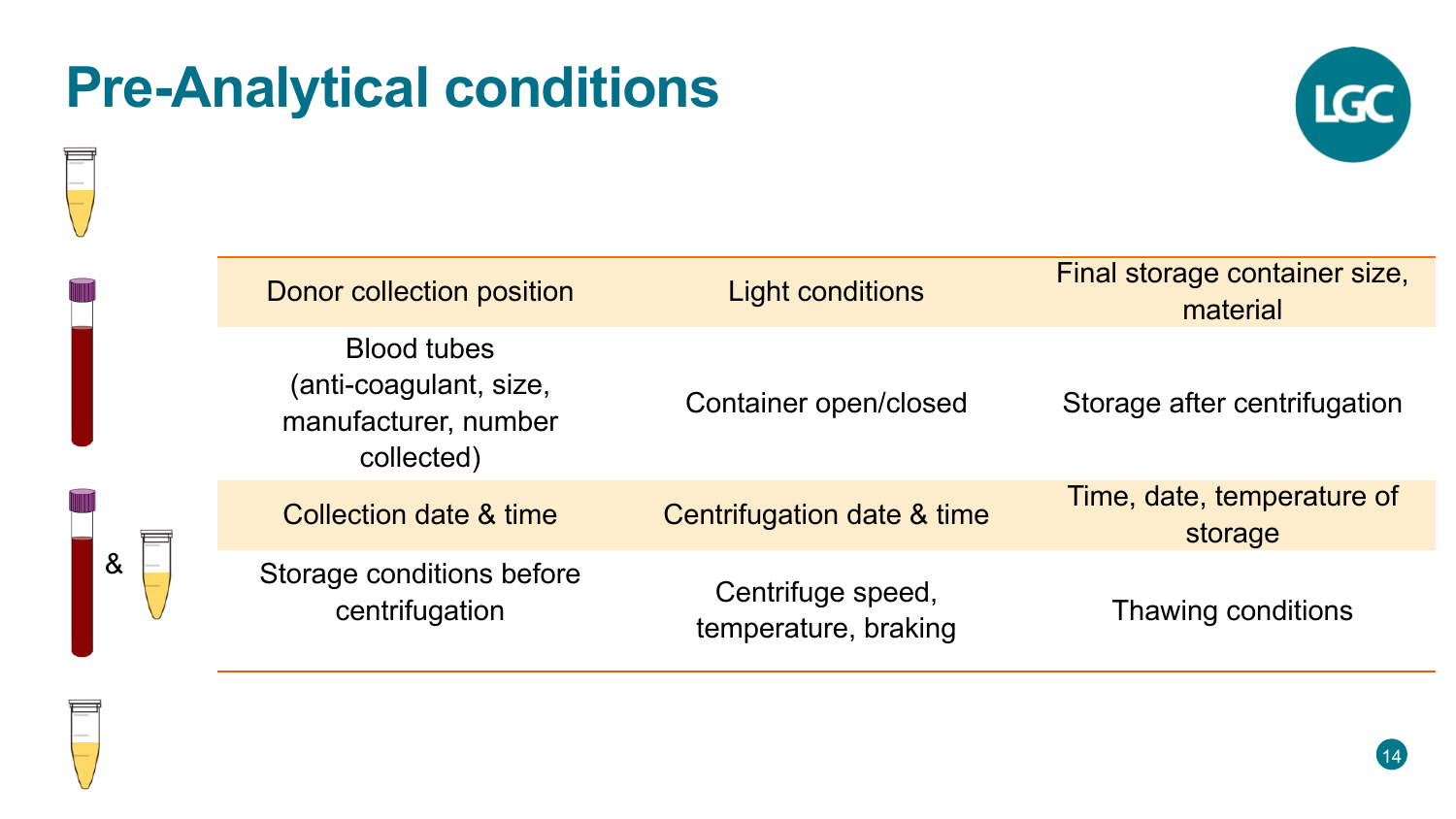# **PRA whole blood stability**

![](_page_14_Figure_1.jpeg)

![](_page_14_Picture_2.jpeg)

15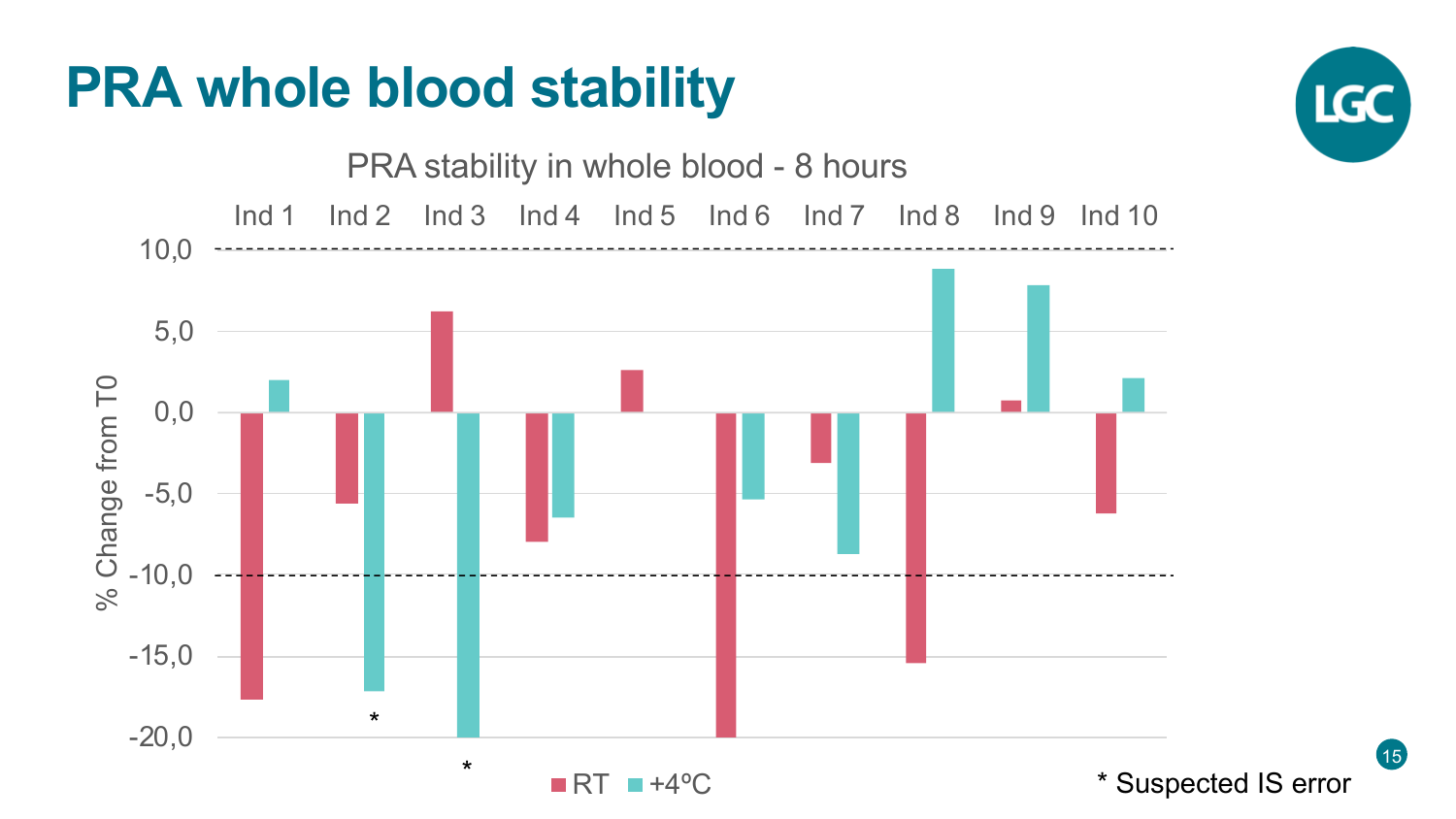# **PRA whole blood stability**

![](_page_15_Figure_1.jpeg)

![](_page_15_Picture_2.jpeg)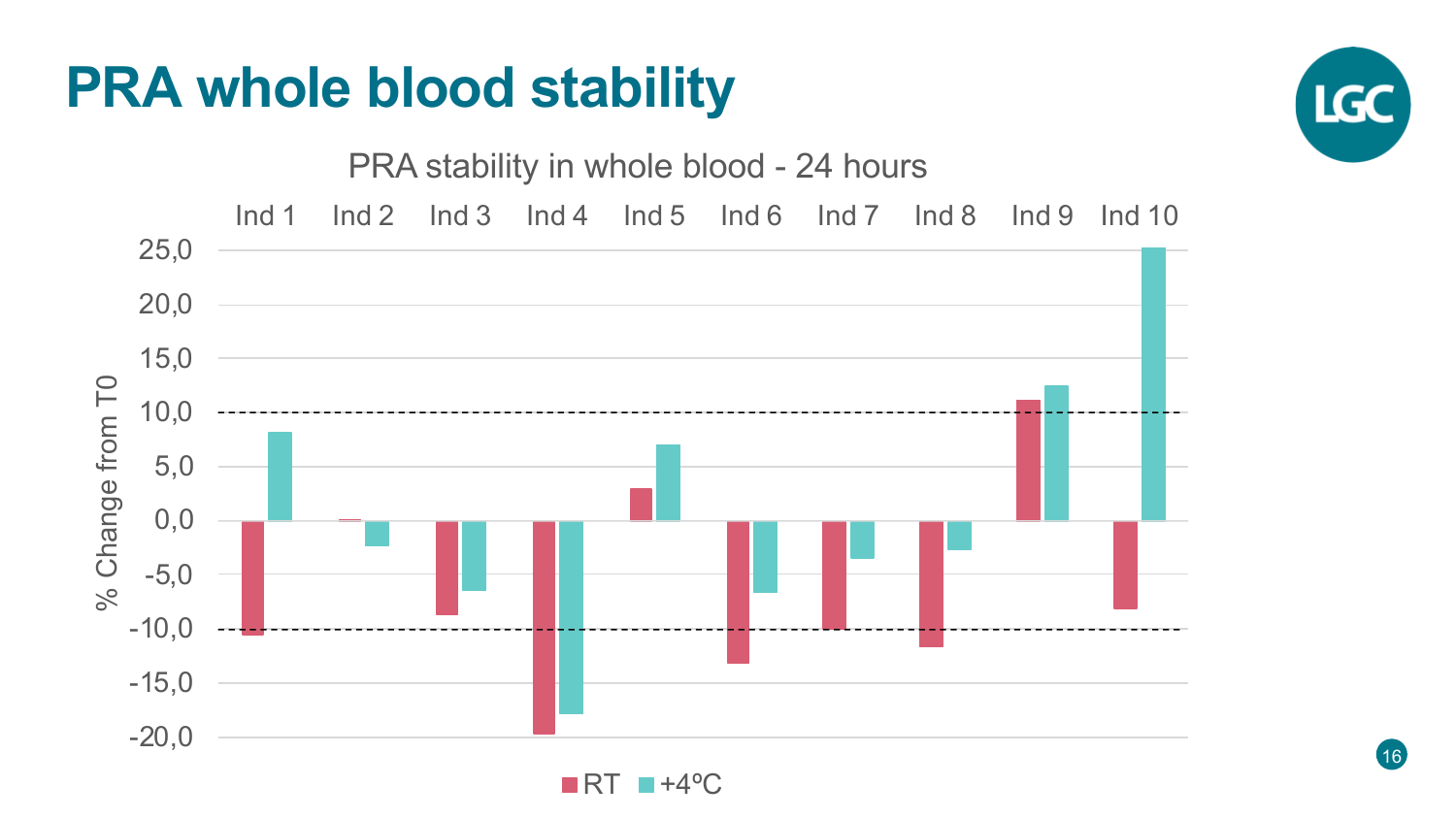#### **DRC whole blood stability**

![](_page_16_Figure_1.jpeg)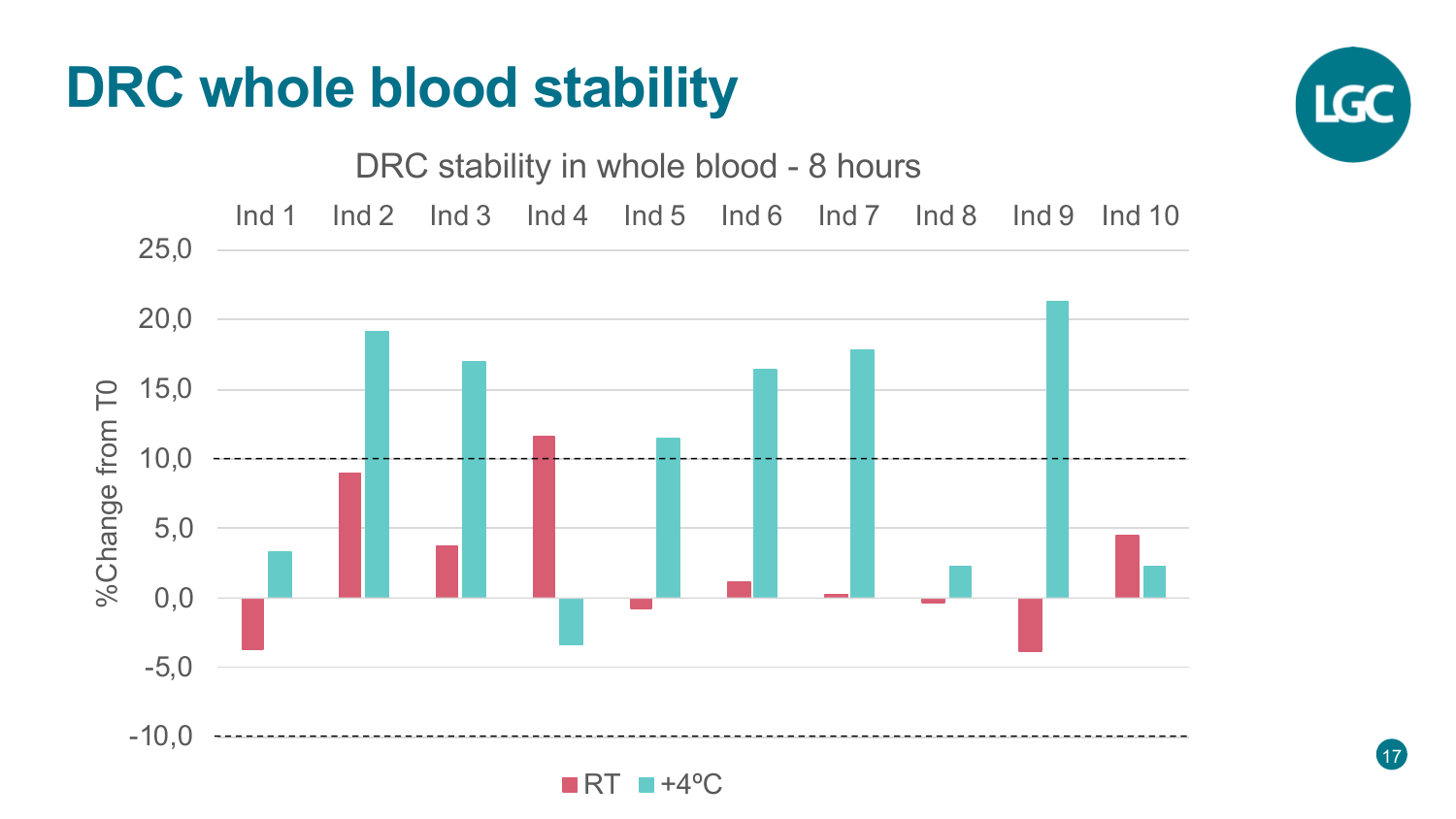#### **DRC whole blood stability**

![](_page_17_Figure_1.jpeg)

![](_page_17_Figure_2.jpeg)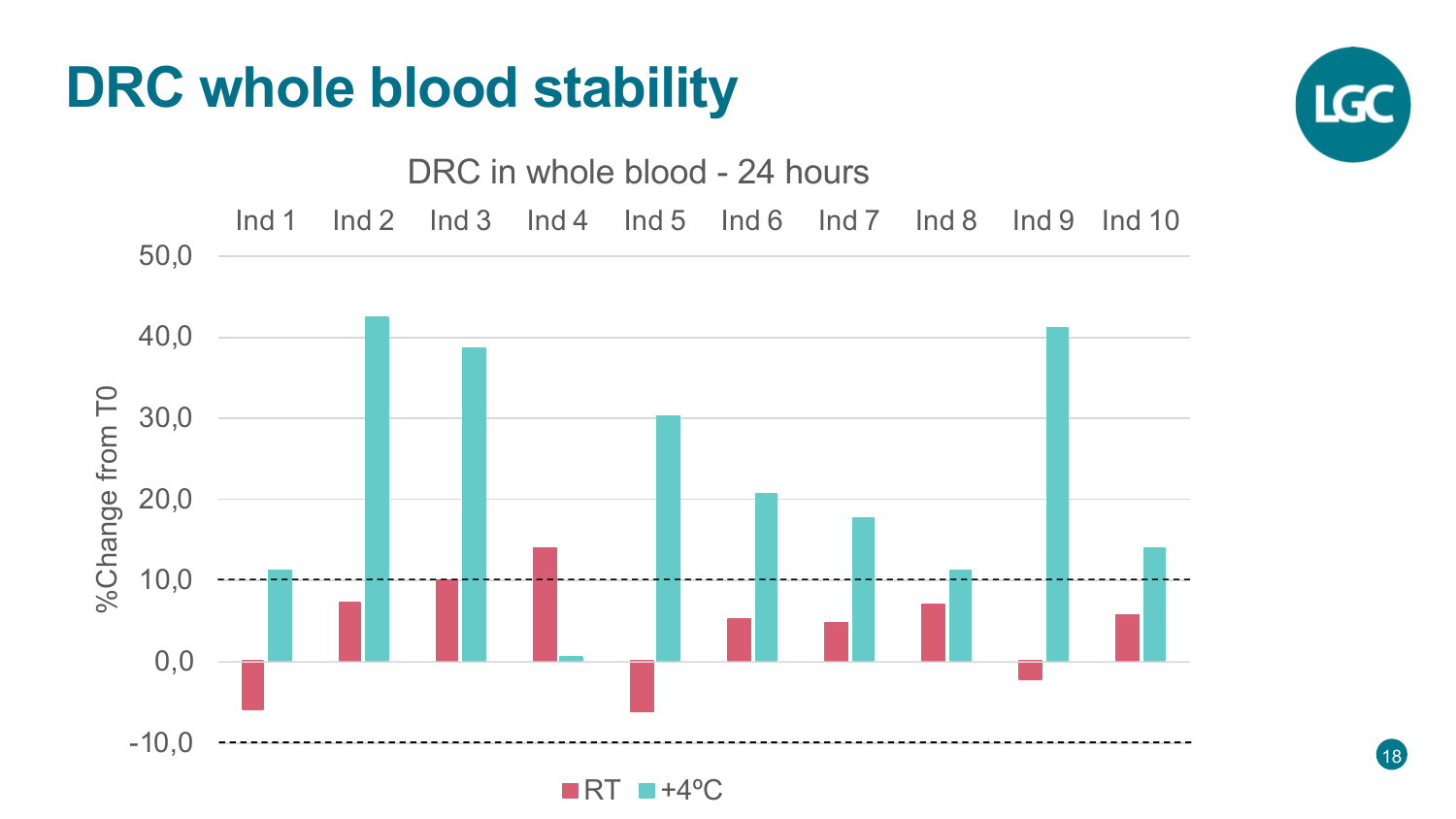# **PRA plasma stability**

![](_page_18_Figure_1.jpeg)

19

![](_page_18_Figure_2.jpeg)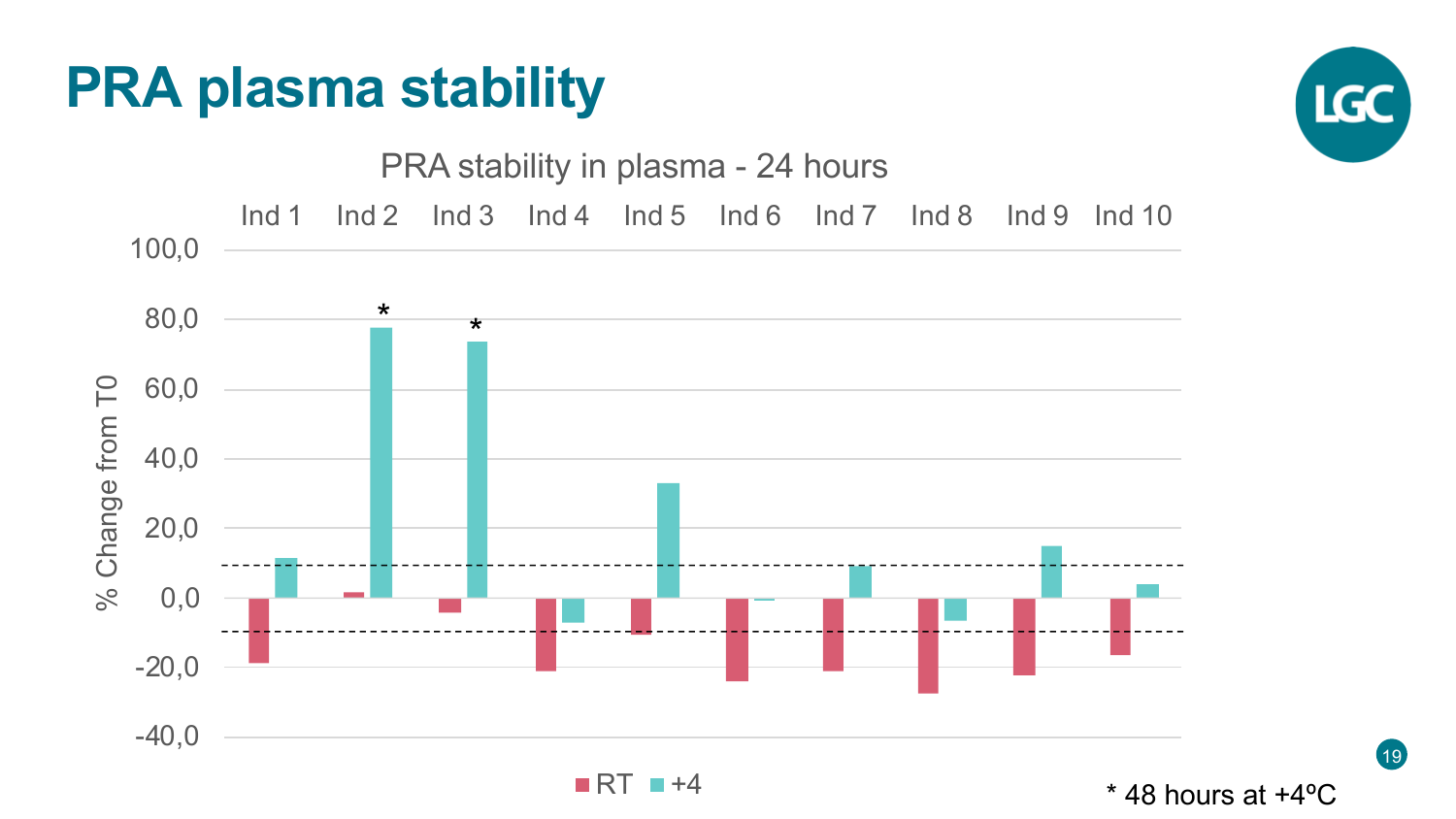# **PRA plasma stability**

![](_page_19_Picture_1.jpeg)

![](_page_19_Figure_2.jpeg)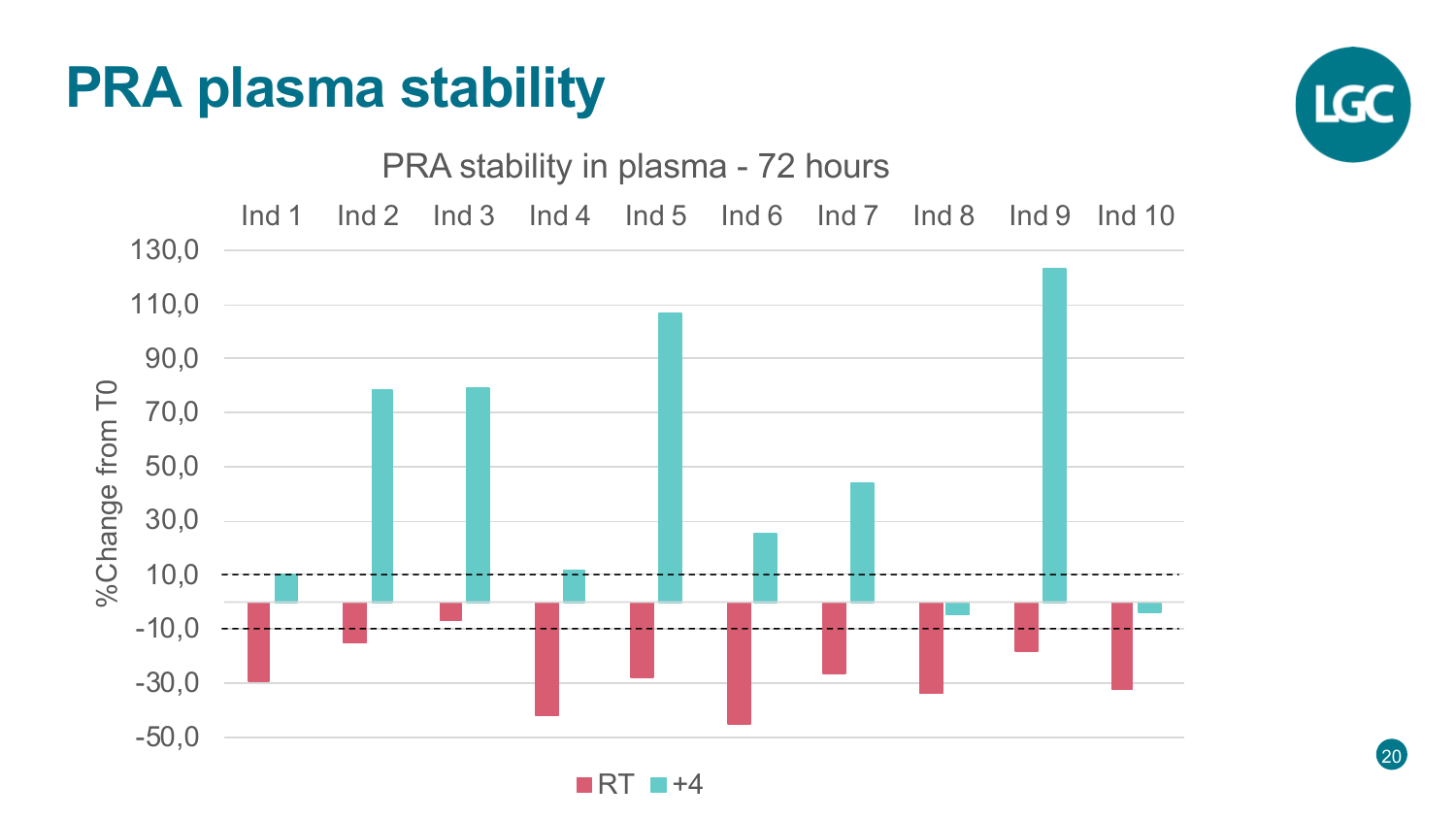## **DRC plasma stability**

![](_page_20_Figure_1.jpeg)

21

![](_page_20_Figure_2.jpeg)

 $RT = +4°C$ 

\* 48 hours at +4ºC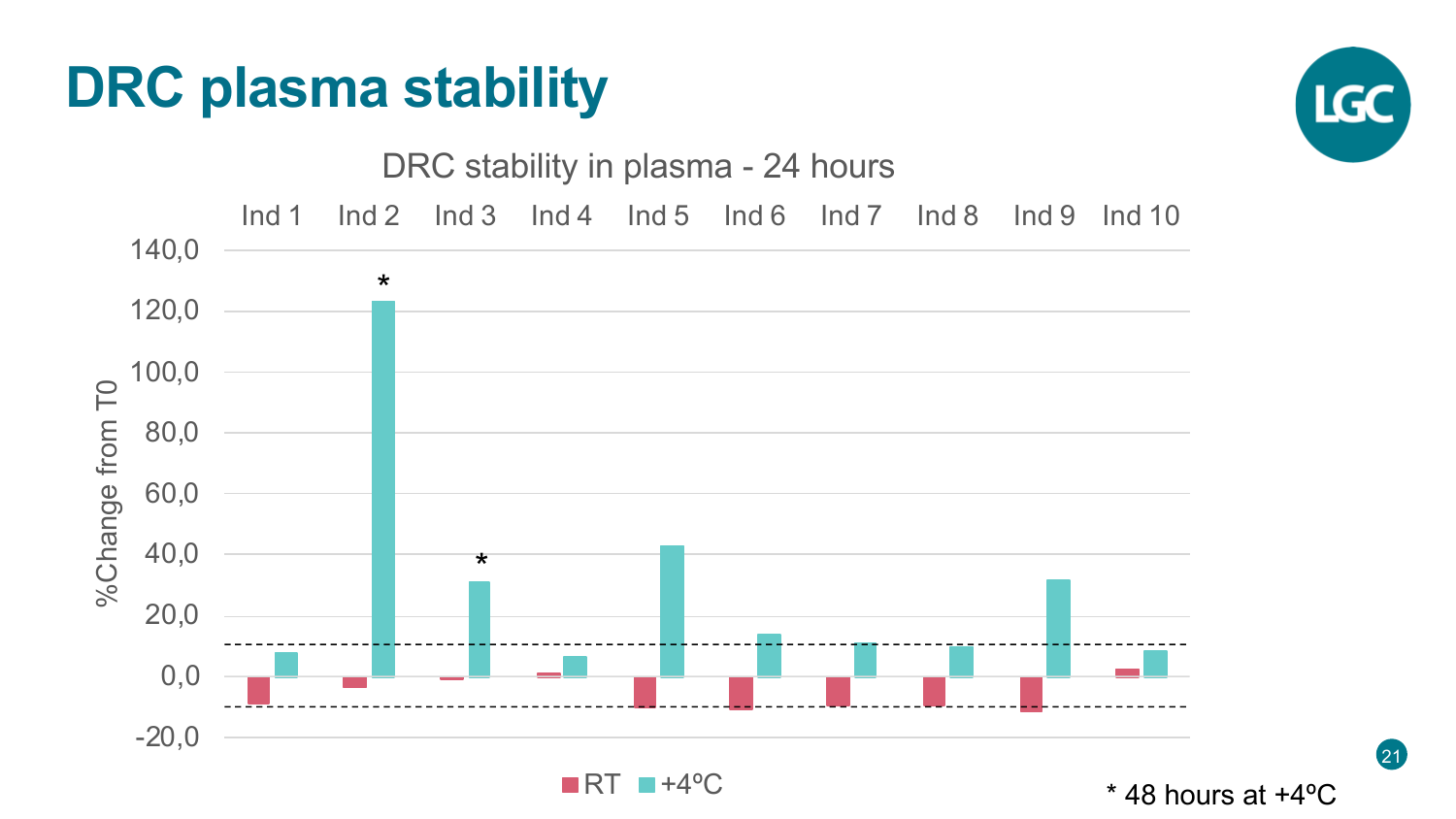# **DRC plasma stability**

![](_page_21_Figure_1.jpeg)

![](_page_21_Figure_2.jpeg)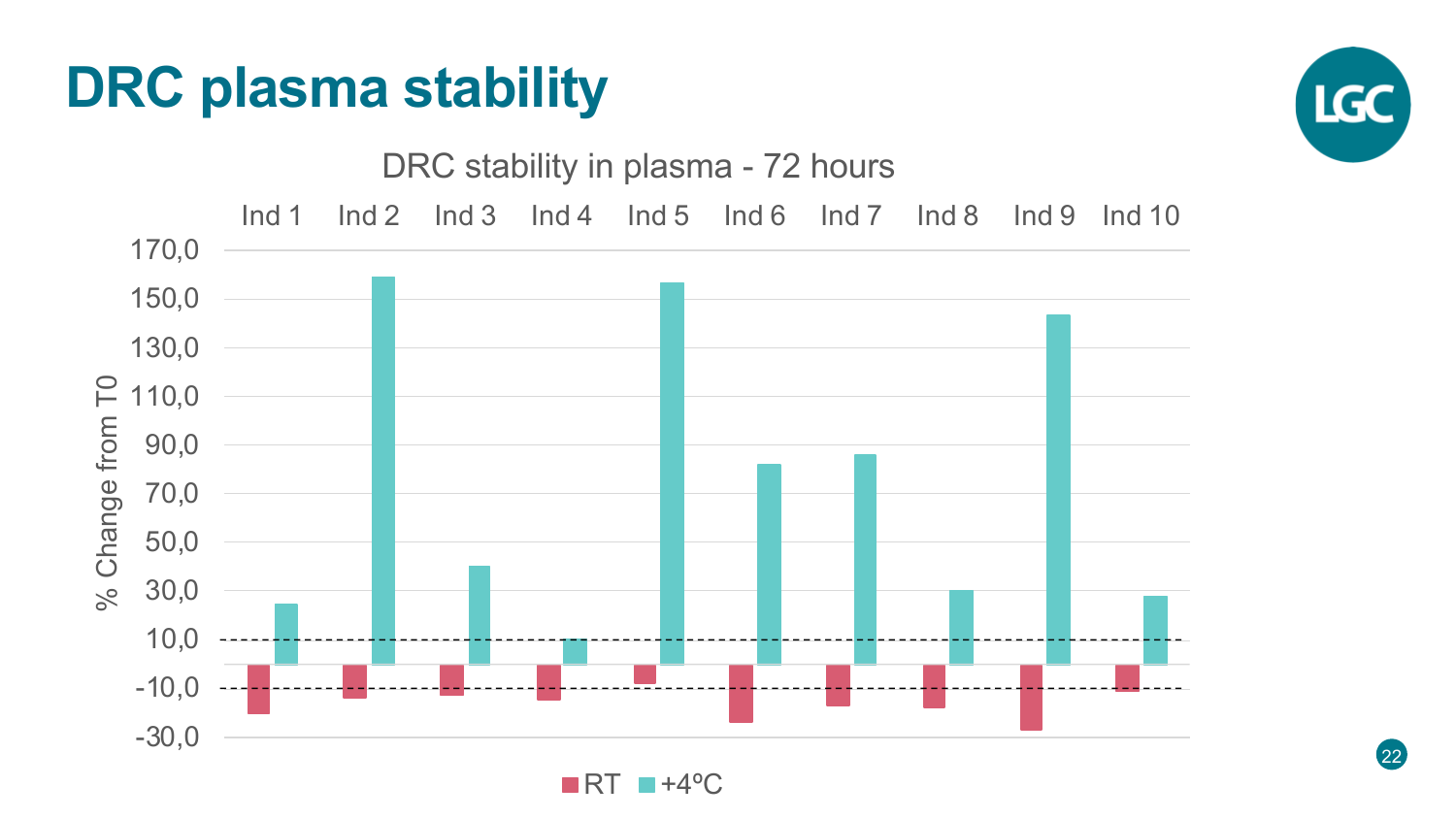# **Conclusions**

#### • **Confirmed cryoactivation of pro-renin**

- Similar results between PRA and DRC in plasma
- More significant issue in DRC measurement in blood
- Individual variability

![](_page_22_Picture_5.jpeg)

#### • **Difference in stability at ambient temperatures**

- DRC not greatly affected by storage at RT
- PRA impacted… substrate depletion/instability
- Individual variability

#### • **What next for renin?**

- Handle at RT
	- increase incubation period for PRA assay